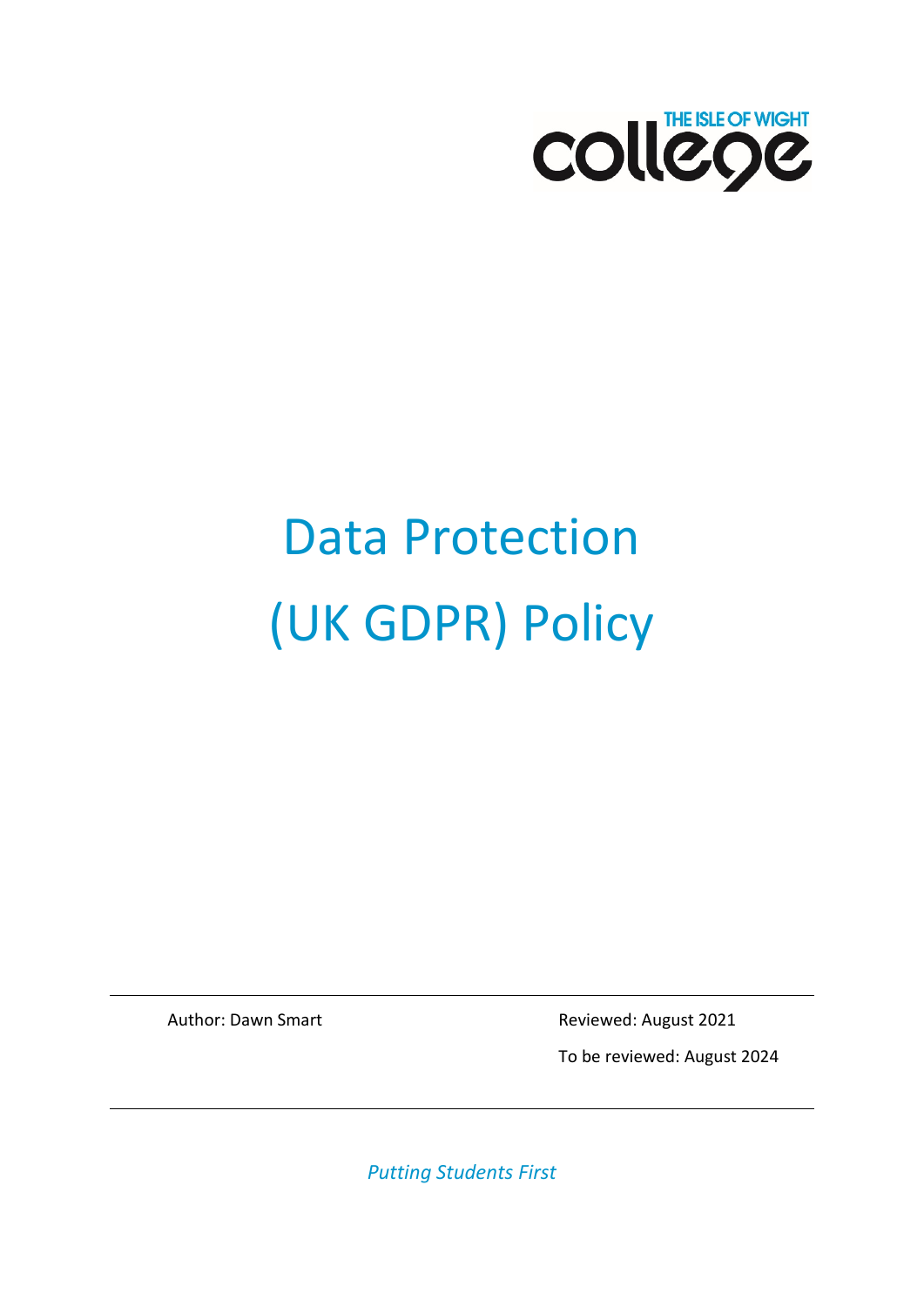#### **Amendments and updates to the policy:**

| 25 May 2018 | Policy effective                                                                                      |
|-------------|-------------------------------------------------------------------------------------------------------|
| August 2020 | Policy reviewed - removal of section 28                                                               |
| May 2021    | Additional reference to insurance added – section 25                                                  |
| August 2021 | Policy amended to show that from 1 January 2021 the UK's data privacy law<br>was changed to "UK GDPR" |
|             |                                                                                                       |
|             |                                                                                                       |
|             |                                                                                                       |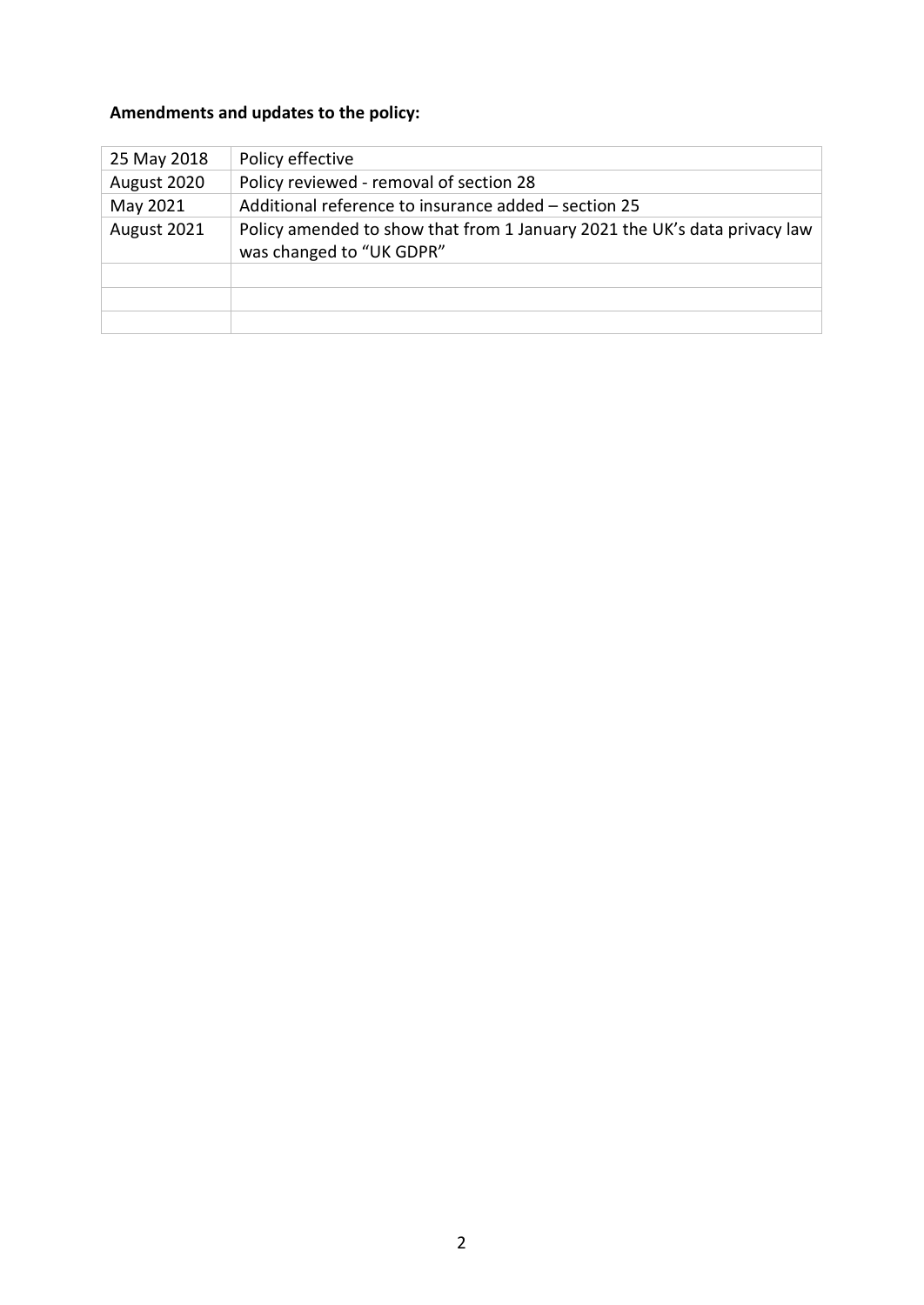## Contents

| 1.  |                                                                   |  |
|-----|-------------------------------------------------------------------|--|
| 2.  |                                                                   |  |
| 3.  |                                                                   |  |
| 4.  |                                                                   |  |
| 5.  |                                                                   |  |
| 6.  |                                                                   |  |
| 7.  |                                                                   |  |
| 8.  |                                                                   |  |
| 9.  |                                                                   |  |
| 10. |                                                                   |  |
| 11. |                                                                   |  |
| 12. |                                                                   |  |
| 13. |                                                                   |  |
| 14. |                                                                   |  |
| 15. |                                                                   |  |
| 16. |                                                                   |  |
| 17. |                                                                   |  |
| 18. |                                                                   |  |
| 19. |                                                                   |  |
| 20. | Data security - Transferring personal data and communications  13 |  |
| 21. |                                                                   |  |
| 22. |                                                                   |  |
| 23. |                                                                   |  |
| 24. |                                                                   |  |
| 25. |                                                                   |  |
| 26. |                                                                   |  |
| 27. |                                                                   |  |
|     |                                                                   |  |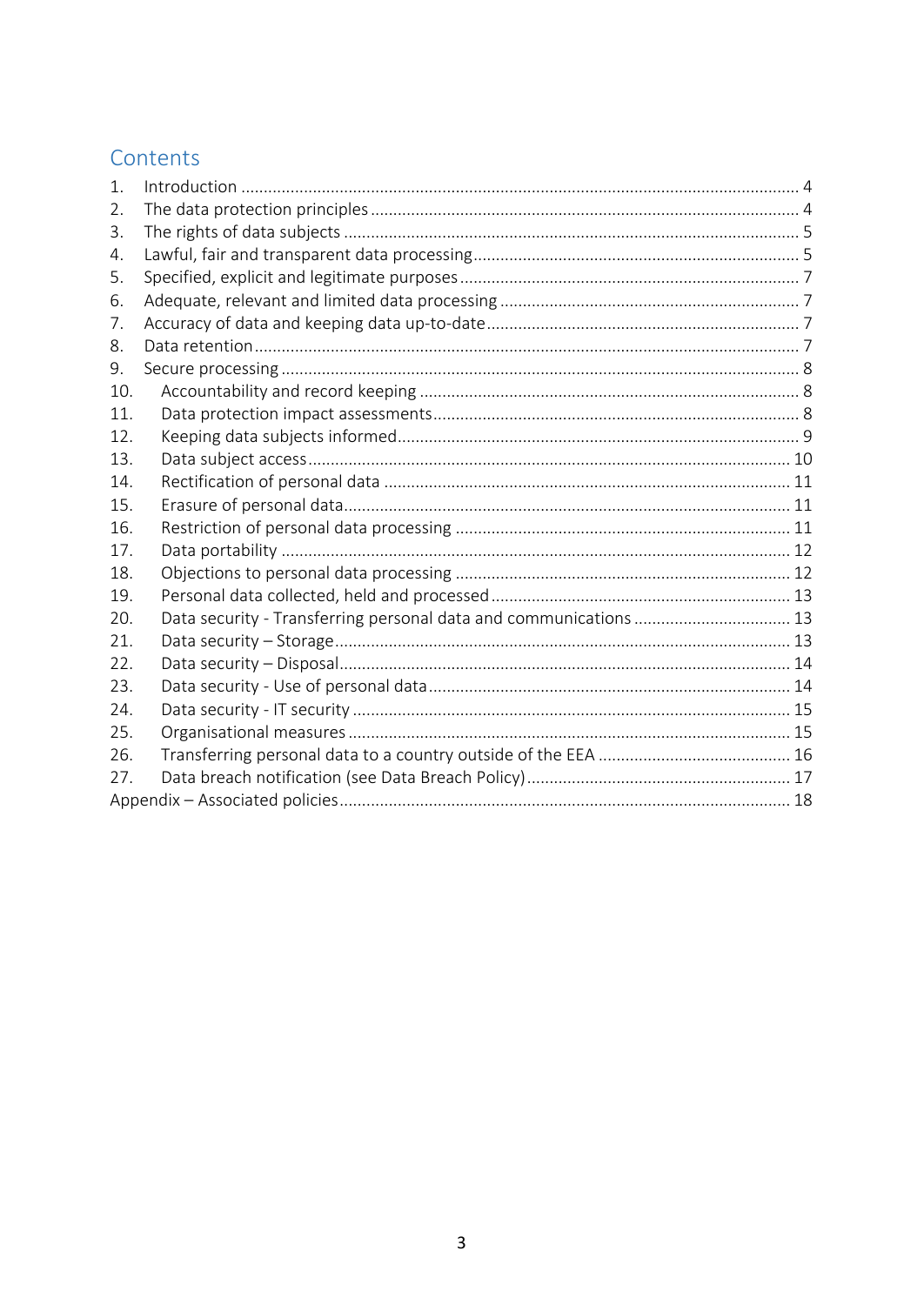## <span id="page-3-0"></span>1. Introduction

This Policy sets out the obligations of The Isle of Wight College regarding data protection and the rights of students, staff and other customers ("data subjects") in respect of their personal data under EU Regulation 2016/679 General Data Protection Regulation ("GDPR"). Since 1 January 2021 the UK's data privacy law is now known as UK GDPR.

- The GDPR defines "personal data" as any information relating to an identified or identifiable natural person (a "data subject"); an identifiable natural person is one who can be identified, directly or indirectly, in particular by reference to an identifier such as a name, an identification number, location data, an online identifier, or to one or more factors specific to the physical, physiological, genetic, mental, economic, cultural, or social identity of that natural person.
- This Policy sets the College's obligations regarding the collection, processing, transfer, storage, and disposal of personal data. The procedures and principles set out herein must be followed at all times by the College, its employees, agents, contractors, or other parties working on behalf of the College.
- The College is committed not only to the letter of the law, but also to the spirit of the law and places high importance on the correct, lawful, and fair handling of all personal data, respecting the legal rights, privacy, and trust of all individuals with whom it deals.

## <span id="page-3-1"></span>2. The data protection principles

This Policy aims to ensure compliance with the UK GDPR. The UK GDPR sets out the following principles with which any party handling personal data must comply. All personal data must be:

- 2.1 Processed lawfully, fairly, and in a transparent manner in relation to the data subject.
- 2.2 Collected for specified, explicit, and legitimate purposes and not further processed in a manner that is incompatible with those purposes. Further processing for archiving purposes in the public interest, scientific or historical research purposes or statistical purposes shall not be considered to be incompatible with the initial purposes.
- 2.3 Adequate, relevant, and limited to what is necessary in relation to the purposes for which it is processed.
- 2.4 Accurate and, where necessary, kept up to date. Every reasonable step must be taken to ensure that personal data that is inaccurate, having regard to the purposes for which it is processed, is erased, or rectified without delay.
- 2.5 Kept in a form which permits identification of data subjects for no longer than is necessary for the purposes for which the personal data is processed. Personal data may be stored for longer periods insofar as the personal data will be processed solely for archiving purposes in the public interest, scientific or historical research purposes, or statistical purposes, subject to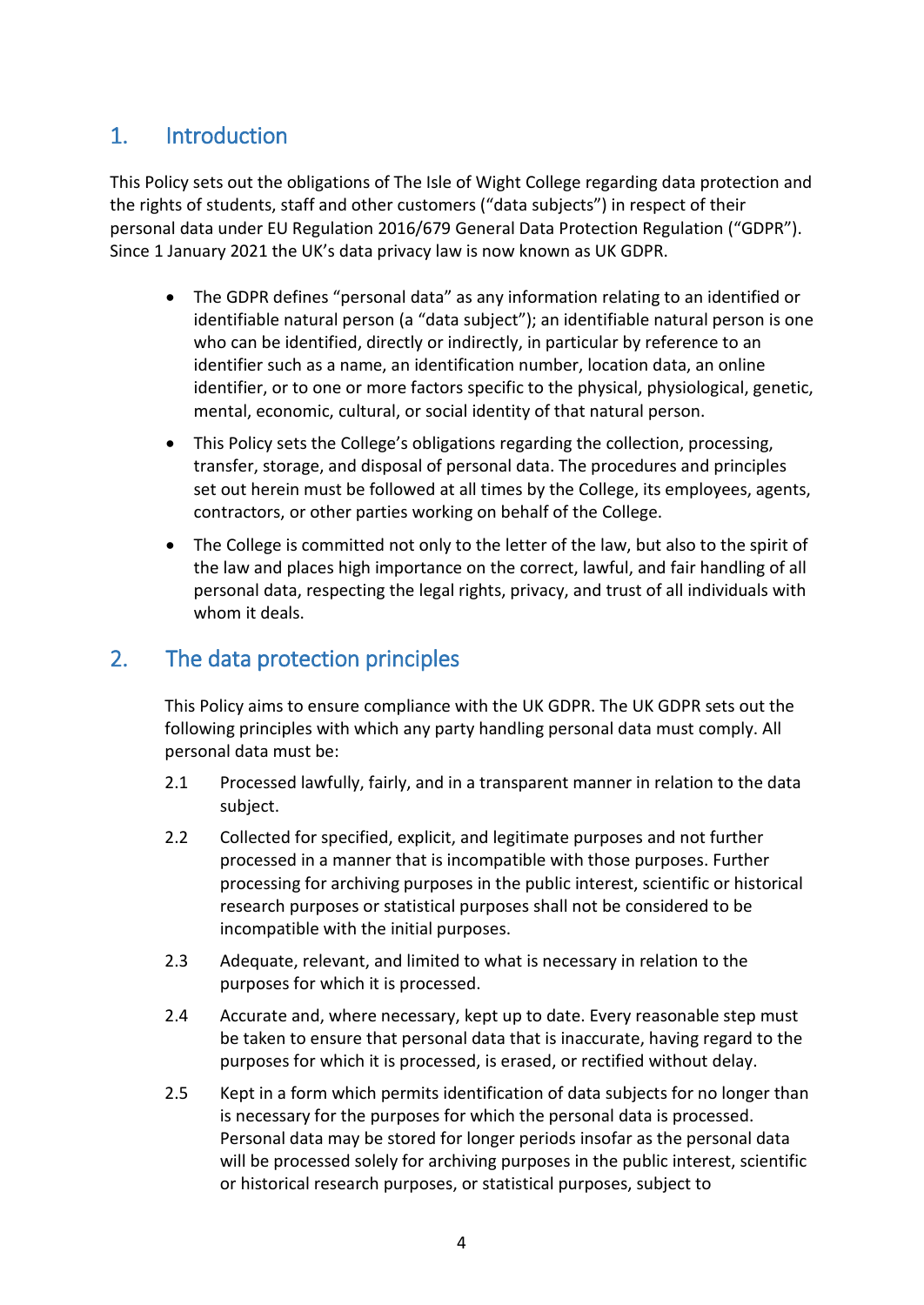implementation of the appropriate technical and organisational measures required by the UK GDPR in order to safeguard the rights and freedoms of the data subject.

2.6 Processed in a manner that ensures appropriate security of the personal data, including protection against unauthorised or unlawful processing and against accidental loss, destruction, or damage, using appropriate technical or organisational measures.

## <span id="page-4-0"></span>3. The rights of data subjects

The UK GDPR sets out the following rights applicable to data subjects (please refer to the parts of this policy indicated for further details):

- The right to be informed (Part 12)
- The right of access (Part 13)
- The right to rectification (Part 14)
- The right to erasure (also known as the 'right to be forgotten') (Part 15)
- The right to restrict processing (Part 16)
- The right to data portability (Part 17)
- The right to object (Part 18) and
- Rights with respect to automated decision-making and profiling (Parts 19 and 20).

## <span id="page-4-1"></span>4. Lawful, fair and transparent data processing

- 4.1 The UK GDPR seeks to ensure that personal data is processed lawfully, fairly, and transparently, without adversely affecting the rights of the data subject. The UK GDPR states that processing of personal data shall be lawful if at least one of the following applies:
	- The data subject has given **consent** to the processing of their personal data for one or more specific purposes;
	- The processing is necessary for the **performance of a contract** to which the data subject is a party, or in order to take steps at the request of the data subject prior to entering into a contract with them;
	- The processing is necessary for **compliance with a legal obligation** to which the data controller is subject;
	- The processing is necessary to protect the **vital interests** of the data subject or of another natural person;
	- The processing is necessary for the performance of a task carried out in the **public interest** or in the exercise of official authority vested in the data controller; or
	- The processing is necessary for the purposes of the **legitimate interests** pursued by the data controller or by a third party, except where such interests are overridden by the fundamental rights and freedoms of the data subject which require protection of personal data, in particular where the data subject is a child.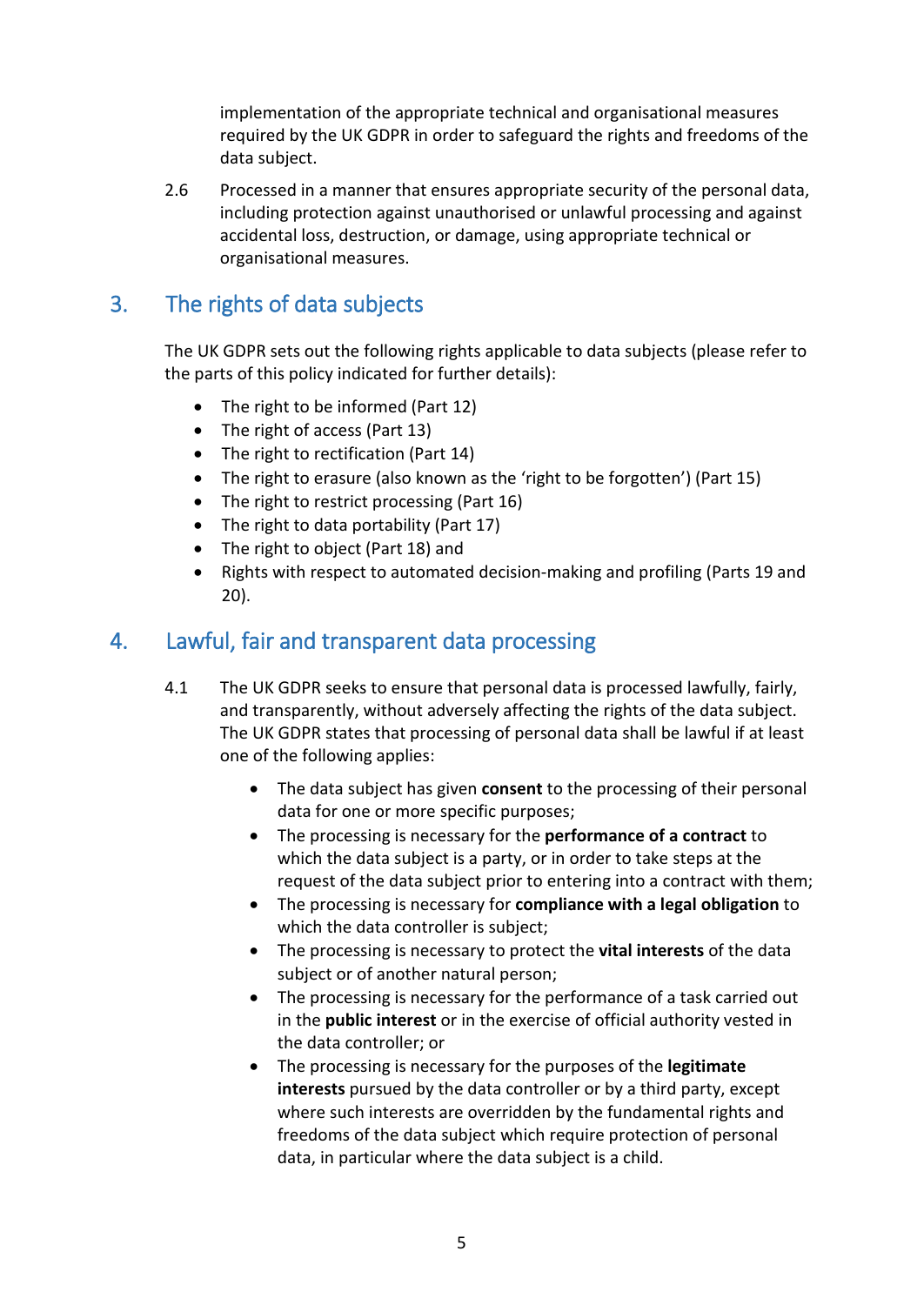- 4.2 If the personal data in question is "special category data" (also known as "sensitive personal data") (for example, data concerning the data subject's race, ethnicity, politics, religion, trade union membership, genetics, biometrics (if used for ID purposes), health, sex life, or sexual orientation), at least one of the following conditions must be met:
	- The data subject has given their explicit consent to the processing of such data for one or more specified purposes (unless EU or EU Member State law prohibits them from doing so).
	- The processing is necessary for the purpose of carrying out the obligations and exercising specific rights of the data controller or of the data subject in the field of employment, social security, and social protection law (insofar as it is authorised by EU or EU Member State law or a collective agreement pursuant to EU Member State law which provides for appropriate safeguards for the fundamental rights and interests of the data subject).
	- The processing is necessary to protect the vital interests of the data subject or of another natural person where the data subject is physically or legally incapable of giving consent.
	- The data controller is a foundation, association, or other non-profit body with a political, philosophical, religious, or trade union aim, and the processing is carried out in the course of its legitimate activities, provided that the processing relates solely to the members or former members of that body or to persons who have regular contact with it in connection with its purposes and that the personal data is not disclosed outside the body without the consent of the data subjects.
	- The processing relates to personal data which is clearly made public by the data subject.
	- The processing is necessary for the conduct of legal claims or whenever courts are acting in their judicial capacity.
	- The processing is necessary for substantial public interest reasons, on the basis of EU or EU Member State law which shall be proportionate to the aim pursued, shall respect the essence of the right to data protection, and shall provide for suitable and specific measures to safeguard the fundamental rights and interests of the data subject.
	- The processing is necessary for the purposes of preventative or occupational medicine, for the assessment of the working capacity of an employee, for medical diagnosis, for the provision of health or social care or treatment, or the management of health or social care systems or services on the basis of EU or EU Member State law or pursuant to a contract with a health professional, subject to the conditions and safeguards referred to in Article 9(3) of the GDPR.
	- The processing is necessary for public interest reasons in the area of public health, for example, protecting against serious cross-border threats to health or ensuring high standards of quality and safety of health care and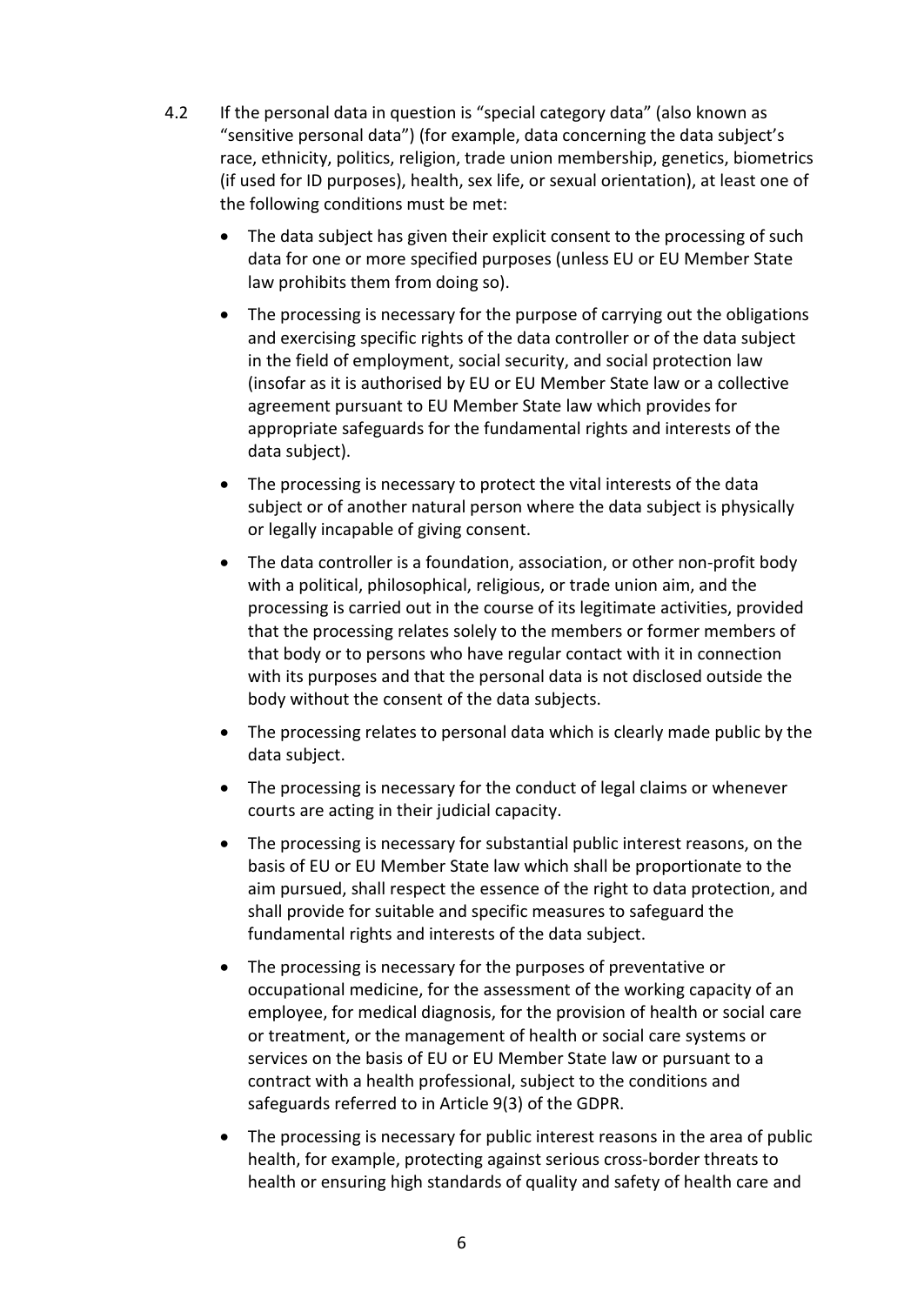of medicinal products or medical devices, on the basis of EU or EU Member State law which provides for suitable and specific measures to safeguard the rights and freedoms of the data subject (in particular, professional secrecy).

The processing is necessary for archiving purposes in the public interest, scientific or historical research purposes, or statistical purposes in accordance with Article 89(1) of the GDPR based on EU or EU Member State law which shall be proportionate to the aim pursued, respect the essence of the right to data protection, and provide for suitable and specific measures to safeguard the fundamental rights and the interests of the data subject.

## <span id="page-6-0"></span>5. Specified, explicit and legitimate purposes

- 5.1 The College collects and processes the personal data set out in Part 21 of this Policy. This includes Personal data collected directly from data subjects
- 5.2 The College only collects, processes, and holds personal data for the specific purposes set out in Part 21 of this Policy (or for other purposes expressly permitted by the UK GDPR).
- 5.3 Data subjects are kept informed at all times of the purpose or purposes for which the College uses their personal data. Please refer to Part 12 for more information on keeping data subjects informed.

## <span id="page-6-1"></span>6. Adequate, relevant and limited data processing

The College will only collect and process personal data for and to the extent necessary for the specific purpose or purposes of which data subjects have been informed (or will be informed) as under Part 5, above, and as set out in Part 21, below.

## <span id="page-6-2"></span>7. Accuracy of data and keeping data up-to-date

- 7.1 The College shall ensure that all personal data collected, processed, and held by it is kept accurate and up-to-date. This includes, but is not limited to, the rectification of personal data at the request of a data subject, as set out in Part 14, below.
- 7.2 The accuracy of personal data shall be checked when it is collected and **annually** thereafter. If any personal data is found to be inaccurate or out-ofdate, all reasonable steps will be taken without delay to amend or erase that data, as appropriate.

#### <span id="page-6-3"></span>8. Data retention

8.1 The College shall not keep personal data for any longer than is necessary in light of the purpose or purposes for which that personal data was originally collected, held, and processed.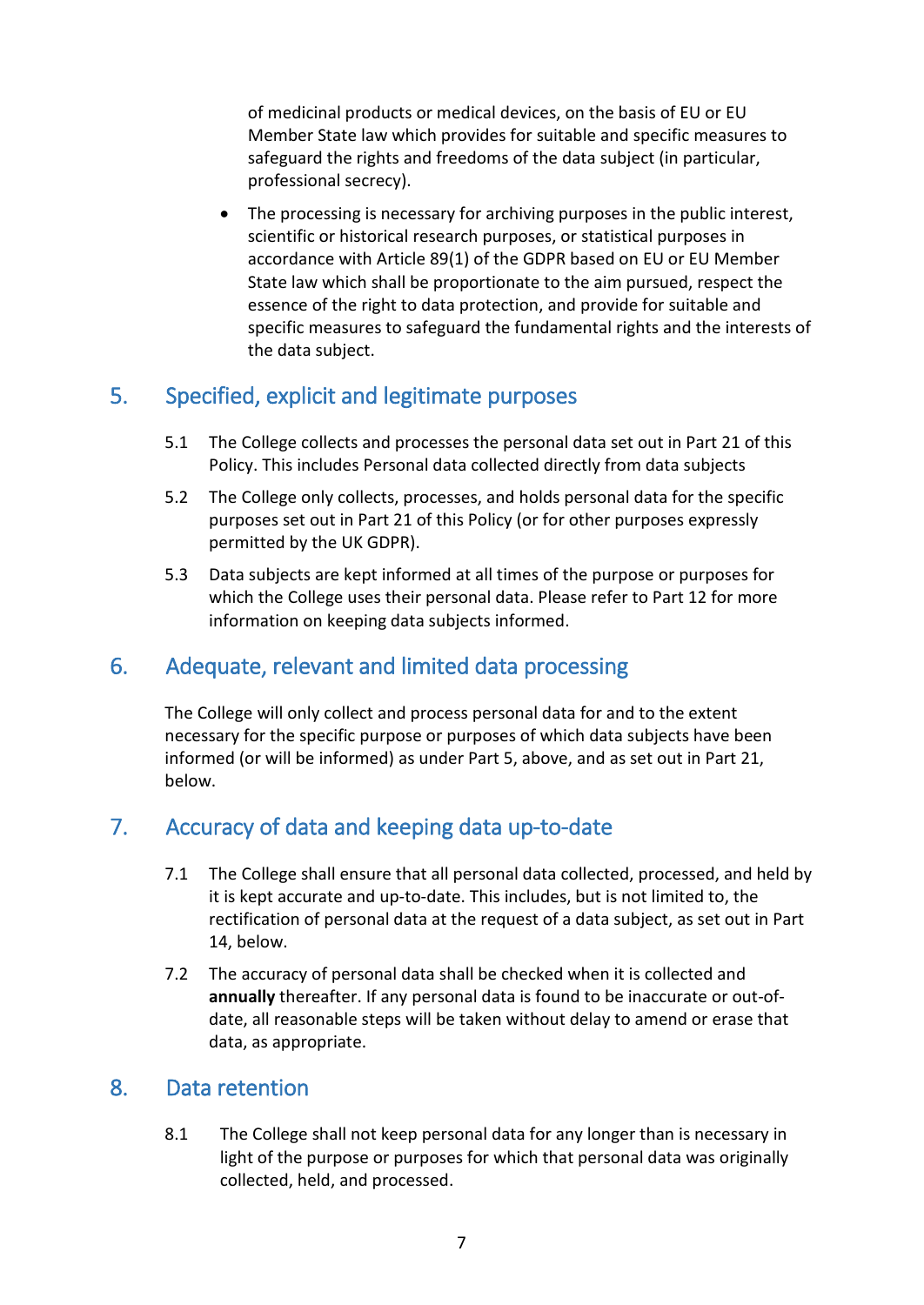- 8.2 When personal data is no longer required, all reasonable steps will be taken to erase or otherwise dispose of it without delay.
- 8.3 For full details of the College's approach to data retention, including retention periods for specific personal data types held by the College, please refer to our Data Retention Policy.

#### <span id="page-7-0"></span>9. Secure processing

The College shall ensure that all personal data collected, held, and processed is kept secure and protected against unauthorised or unlawful processing and against accidental loss, destruction, or damage. Further details of the technical and organisational measures which shall be taken are provided in Parts 22 to 27 of this Policy.

## <span id="page-7-1"></span>10. Accountability and record keeping

- 10.1 The College's Data Protection Officer is Dawn Smart (01983 550639)
- 10.2 The Data Protection Officer shall be responsible for overseeing the implementation of this Policy and for monitoring compliance with this Policy, the College's other data protection-related policies, and with the UK GDPR and other applicable data protection legislation.
- 10.3 The College shall keep written internal records of all personal data collection, holding, and processing, which shall incorporate the following information:
	- The name and details of the College, its Data Protection Officer, and any applicable third-party data processors.
	- The purposes for which the College collects, holds, and processes personal data.
	- Details of the categories of personal data collected, held, and processed by the College, and the categories of data subject to which that personal data relates.
	- Details of any transfers of personal data to non-EEA countries including all mechanisms and security safeguards.
	- Details of how long personal data will be retained by the College (please refer to the College's Data Retention Policy).
	- Detailed descriptions of all technical and organisational measures taken by the College to ensure the security of personal data.

#### <span id="page-7-2"></span>11. Data protection impact assessments

11.1 The College shall carry out Data Protection Impact Assessments for any and all new projects and/or new uses of personal data which involve the use of new technologies and the processing involved is likely to result in a high risk to the rights and freedoms of data subjects under the UK GDPR.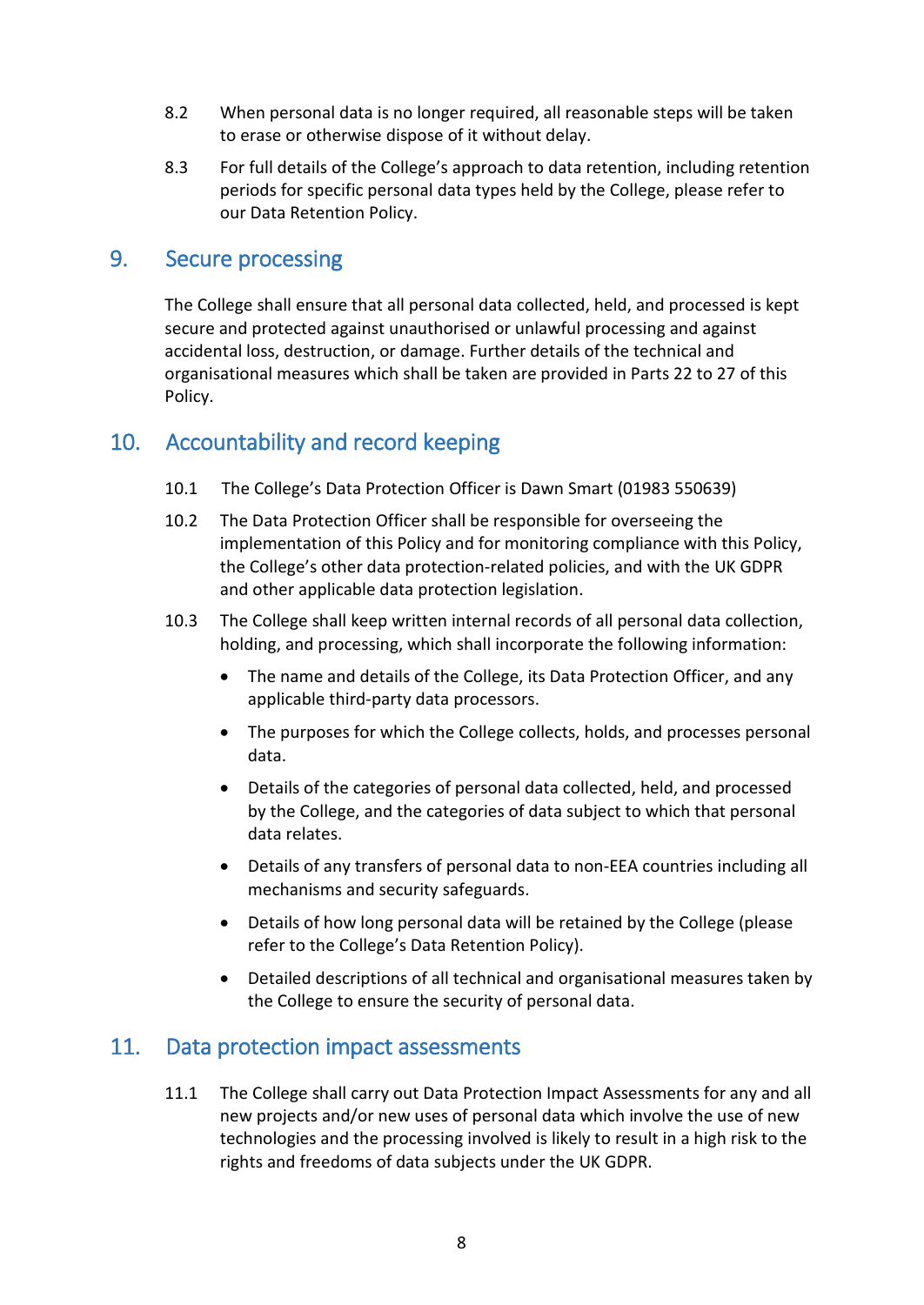- 11.2 Data Protection Impact Assessments shall be overseen by the Data Protection Officer and shall address the following:
	- The type(s) of personal data that will be collected, held, and processed;
	- The purpose(s) for which personal data is to be used
	- The College's objectives
	- How personal data is to be used
	- The parties (internal and/or external) who are to be consulted
	- The necessity and proportionality of the data processing with respect to the purpose(s) for which it is being processed
	- Risks posed to data subjects
	- Risks posed both within and to the College
	- Proposed measures to minimise and handle identified risks.

## <span id="page-8-0"></span>12. Keeping data subjects informed

- 12.1 The College shall provide the information set out in Part 12.2 to every data subject:
	- Where personal data is collected directly from data subjects, those data subjects will be informed of its purpose at the time of collection; and
	- Where personal data is obtained from a third party, the relevant data subjects will be informed of its purpose:
		- a) if the personal data is used to communicate with the data subject, when the first communication is made; or
		- b) if the personal data is to be transferred to another party, before that transfer is made; or
		- c) as soon as reasonably possible and in any event not more than one month after the personal data is obtained.
- 12.2 The following information shall be provided:
	- Details of the College including, but not limited to, the identity of its Data Protection Officer
	- The purpose(s) for which the personal data is being collected and will be processed (as detailed in Part 21 of this Policy) and the legal basis justifying that collection and processing
	- Where applicable, the legitimate interests upon which the College is justifying its collection and processing of the personal data
	- Where the personal data is not obtained directly from the data subject, the categories of personal data collected and processed
	- Where the personal data is to be transferred to one or more third parties, details of those parties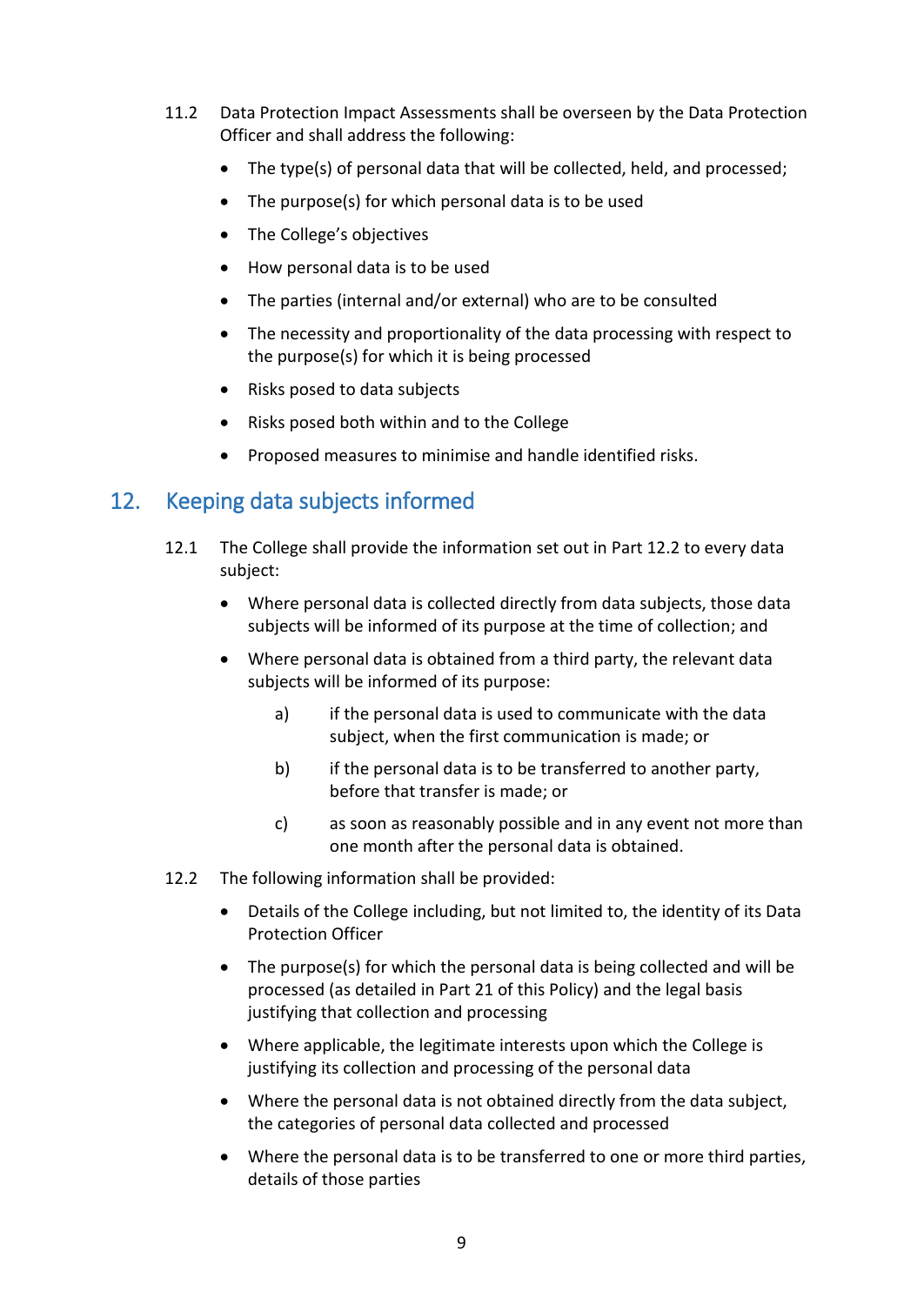- Where the personal data is to be transferred to a third party that is located outside of the European Economic Area (the "EEA"), details of that transfer, including but not limited to the safeguards in place (see Part 28 of this Policy for further details)
- Details of data retention
- Details of the data subject's rights under the UK GDPR
- Details of the data subject's right to withdraw their consent to the College's processing of their personal data at any time
- Details of the data subject's right to complain to the Information Commissioner's Office (the "supervisory authority" under the UK GDPR)
- Where applicable, details of any legal or contractual requirement or obligation necessitating the collection and processing of the personal data and details of any consequences of failing to provide it
- Details of any automated decision-making or profiling that will take place using the personal data, including information on how decisions will be made, the significance of those decisions, and any consequences.

#### <span id="page-9-0"></span>13. Data subject access

- 13.1 Data subjects may make subject access requests ("SARs") at any time to find out more about the personal data which the College holds about them, what it is doing with that personal data, and why.
- 13.2 Data subjects wishing to make a SAR may do so in writing, using the College's Subject Access Request Form, or other written communication. SARs should be addressed to the College's Data Protection Officer at:

Data Protection Officer The Isle of Wight College Medina Way Newport Isle of Wight PO30 5TA

- 13.3 Responses to SARs shall normally be made within one month of receipt, however this may be extended by up to two months if the SAR is complex and/or numerous requests are made. If such additional time is required, the data subject shall be informed.
- 13.4 All SARs received shall be handled by the College's Data Protection Officer.
- 13.5 The College does not charge a fee for the handling of normal SARs. The College reserves the right to charge reasonable fees for additional copies of information that has already been supplied to a data subject, and for requests that are manifestly unfounded or excessive, particularly where such requests are repetitive.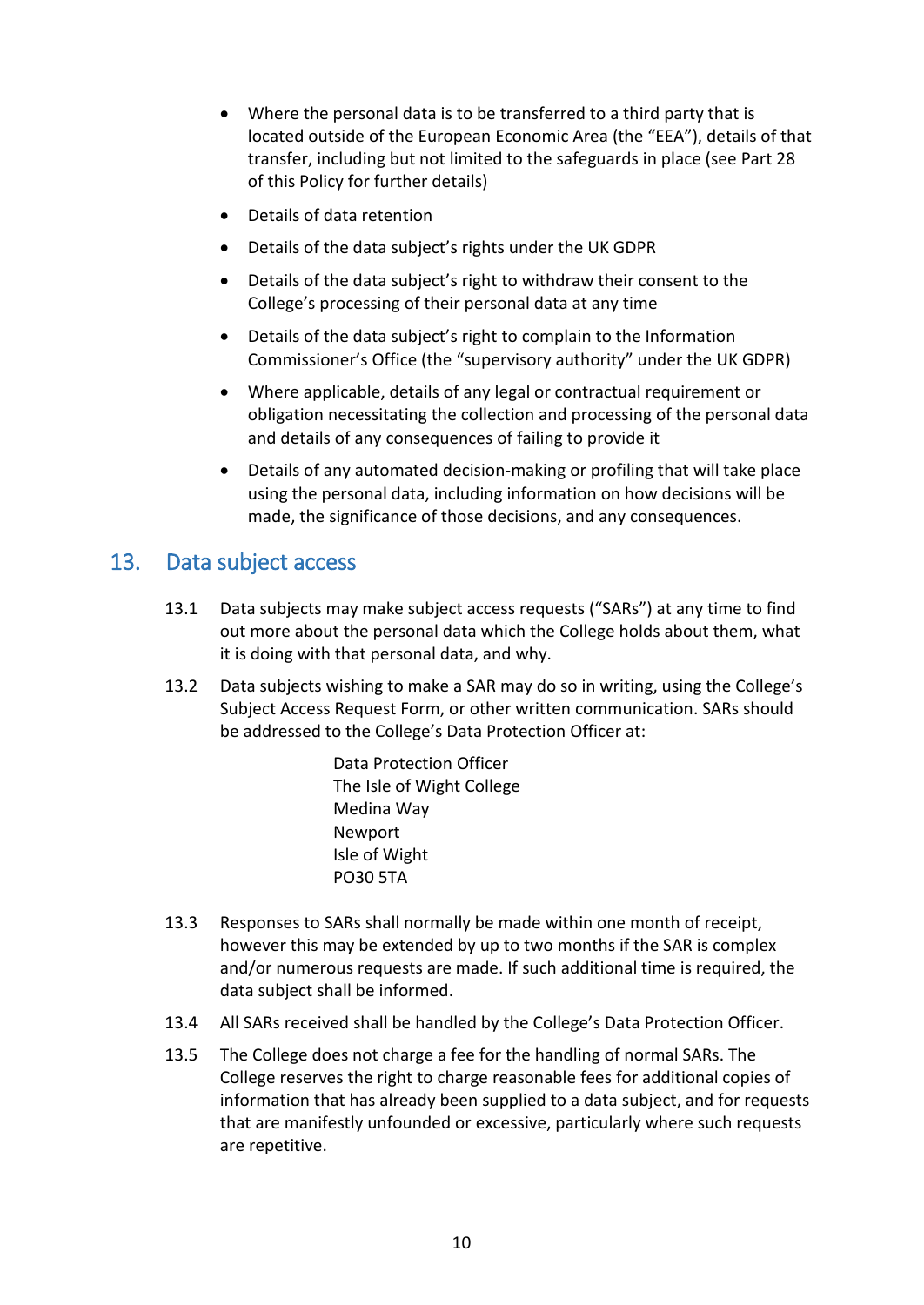# <span id="page-10-0"></span>14. Rectification of personal data

- 14.1 Data subjects have the right to require the College to rectify any of their personal data that is inaccurate or incomplete.
- 14.2 The College shall rectify the personal data in question, and inform the data subject of that rectification, within one month of the data subject informing the College of the issue. The period can be extended by up to two months in the case of complex requests. If such additional time is required, the data subject shall be informed.
- 14.3 In the event that any affected personal data has been disclosed to third parties, those parties shall be informed of any rectification that must be made to that personal data.

#### <span id="page-10-1"></span>15. Erasure of personal data

- 15.1 Data subjects have the right to request that the College erases the personal data it holds about them in the following circumstances:
	- It is no longer necessary for the College to hold that personal data with respect to the purpose(s) for which it was originally collected or processed
	- The data subject wishes to withdraw their consent to the College holding and processing their personal data
	- The data subject objects to the College holding and processing their personal data (and there is no overriding legitimate interest to allow the College to continue doing so) (see Part 18 of this Policy for further details concerning the right to object)
	- The personal data has been processed unlawfully
	- The personal data needs to be erased in order for the College to comply with a particular legal obligation.
- 15.2 Unless the College has reasonable grounds to refuse to erase personal data, all requests for erasure shall be complied with, and the data subject informed of the erasure, within one month of receipt of the data subject's request. The period can be extended by up to two months in the case of complex requests. If such additional time is required, the data subject shall be informed.
- 15.3 In the event that any personal data that is to be erased in response to a data subject's request has been disclosed to third parties, those parties shall be informed of the erasure (unless it is impossible or would require disproportionate effort to do so).

## <span id="page-10-2"></span>16. Restriction of personal data processing

16.1 Data subjects may request that the College ceases processing the personal data it holds about them. If a data subject makes such a request, the College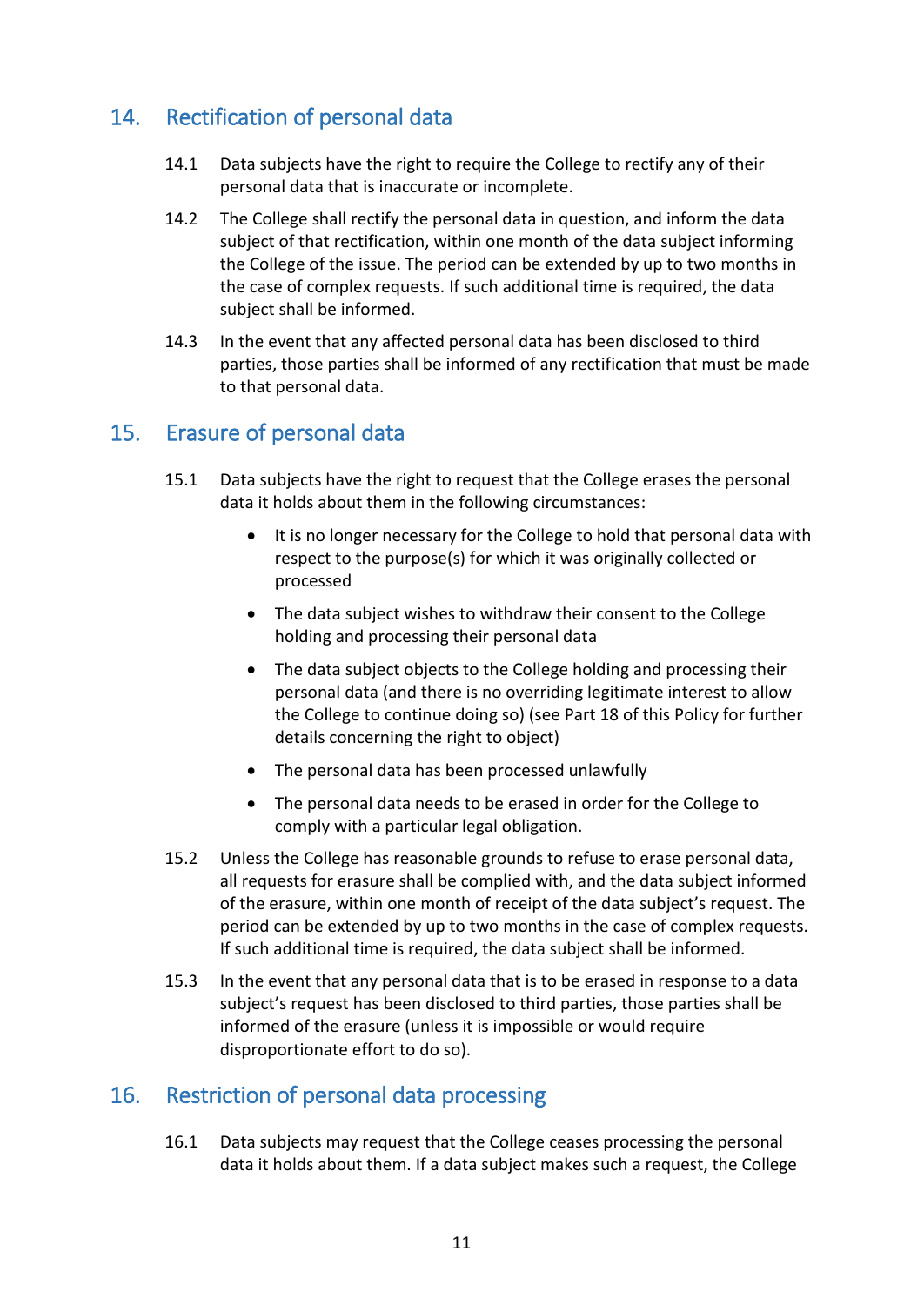shall retain only the amount of personal data concerning that data subject (if any) that is necessary to ensure that the personal data in question is not processed further.

16.2 In the event that any affected personal data has been disclosed to third parties, those parties shall be informed of the applicable restrictions on processing it (unless it is impossible or would require disproportionate effort to do so).

## <span id="page-11-0"></span>17. Data portability

- 17.1 Where data subjects have given their consent to the College to process their personal data in such a manner, or the processing is otherwise required for the performance of a contract between the College and the data subject, data subjects have the right, under the UK GDPR, to receive a copy of their personal data and to use it for other purposes (namely transmitting it to other data controllers).
- 17.2 To facilitate the right of data portability, the College shall make available all applicable personal data to data subjects in the following format:
	- CSV
	- PDF
	- JPEG
	- MP4
- 17.3 Where technically feasible, if requested by a data subject, personal data shall be sent directly to the required data controller.
- 17.4 All requests for copies of personal data shall be complied with within one month of the data subject's request. The period can be extended by up to two months in the case of complex or numerous requests. If such additional time is required, the data subject shall be informed.

## <span id="page-11-1"></span>18. Objections to personal data processing

- 18.1 Data subjects have the right to object to the College processing their personal data based on legitimate interests, direct marketing (including profiling) and processing for scientific and/or historical research and statistics purposes.
- 18.2 Where a data subject objects to the College processing their personal data based on its legitimate interests, the College shall cease such processing immediately, unless it can be demonstrated that the College's legitimate grounds for such processing override the data subject's interests, rights, and freedoms, or that the processing is necessary for the conduct of legal claims.
- 18.3 Where a data subject objects to the College processing their personal data for direct marketing purposes, the College shall cease such processing immediately.
- 18.4 Where a data subject objects to the College processing their personal data for scientific and/or historical research and statistics purposes, the data subject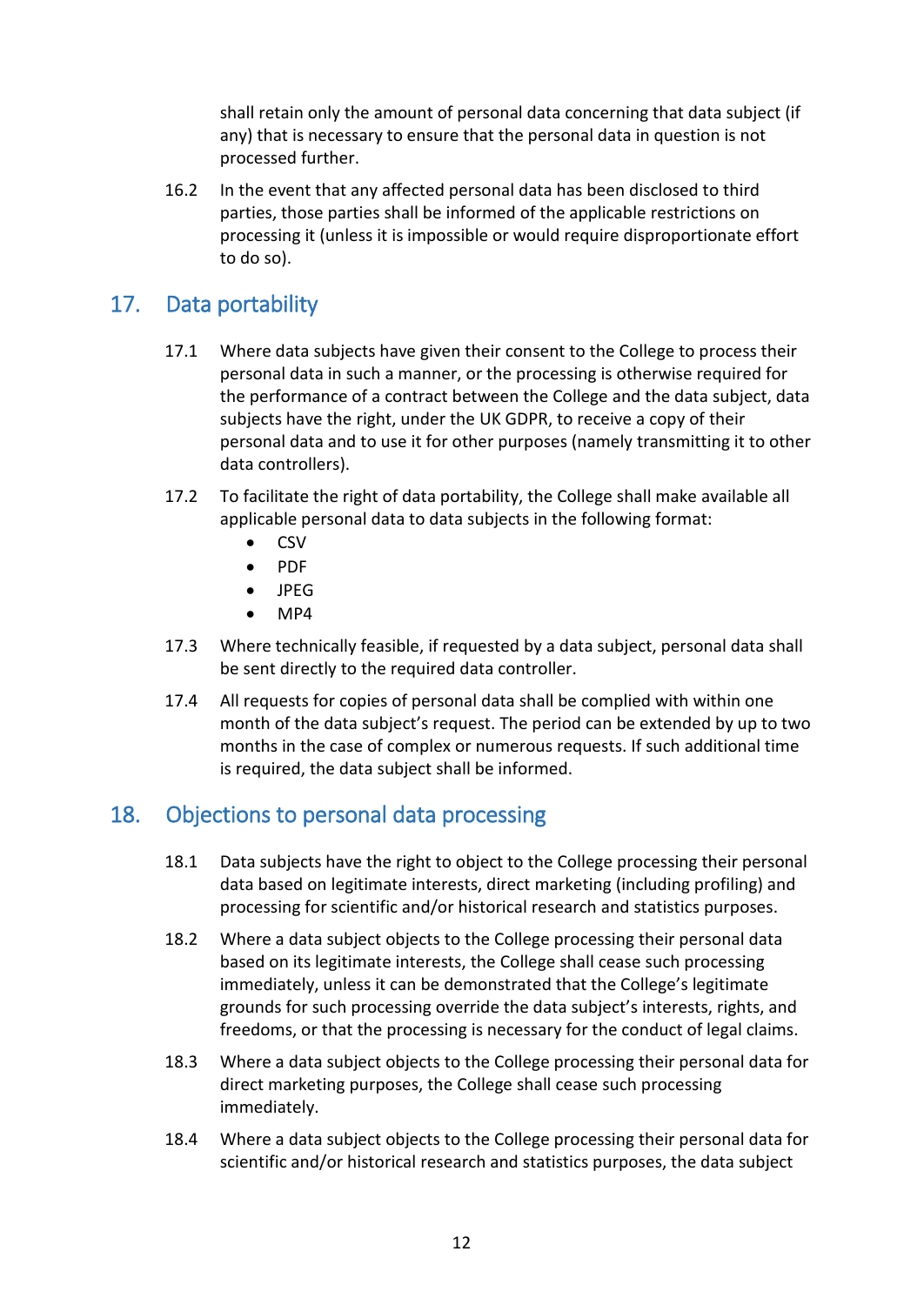must, under the UK GDPR, "demonstrate grounds relating to his or her particular situation". The College is not required to comply if the research is necessary for the performance of a task carried out for reasons of public interest.

## <span id="page-12-0"></span>19. Personal data collected, held and processed

The personal data is collected, held, and processed by the College is detailed in the College Privacy notices and Data Retention schedules all of which are available on the College website. Individual data functions within the College have data maps recording the location of all data held and processed.

## <span id="page-12-1"></span>20. Data security - Transferring personal data and communications

The College shall ensure that the following measures are taken with respect to all communications and other transfers involving personal data:

- All emails containing personal data must be encrypted using AES256 compliant encryption (please reference Data Encryption Guidelines issued separately)
- All emails containing personal data must be marked "confidential";
- Personal data may be transmitted over secure networks only; transmission over unsecured networks is not permitted in any circumstances;
- Personal data may not be transmitted over a wireless network if there is a wired alternative that is reasonably practicable;
- **Personal data should NOT be contained in the body of an email** sent outside of the College. It should only be included in an attachment encrypted to the standard detailed in 20.1 above (e.g. Using WINZIP)
- **No** personal data is to be sent by facsimile transmission in any circumstance
- Where personal data is to be transferred in hardcopy form it should be passed directly to the recipient **and not by any other means**
- All personal data to be transferred physically, whether in hardcopy form or on removable electronic media shall be transferred in a suitable container marked "confidential".
- Personal Data should not be stored using removable electronic media (e.g. USB keys).

#### <span id="page-12-2"></span>21. Data security – Storage

The College shall ensure that the following measures are taken with respect to the storage of personal data:

• All electronic copies of personal data should be stored securely using passwords and data encryption;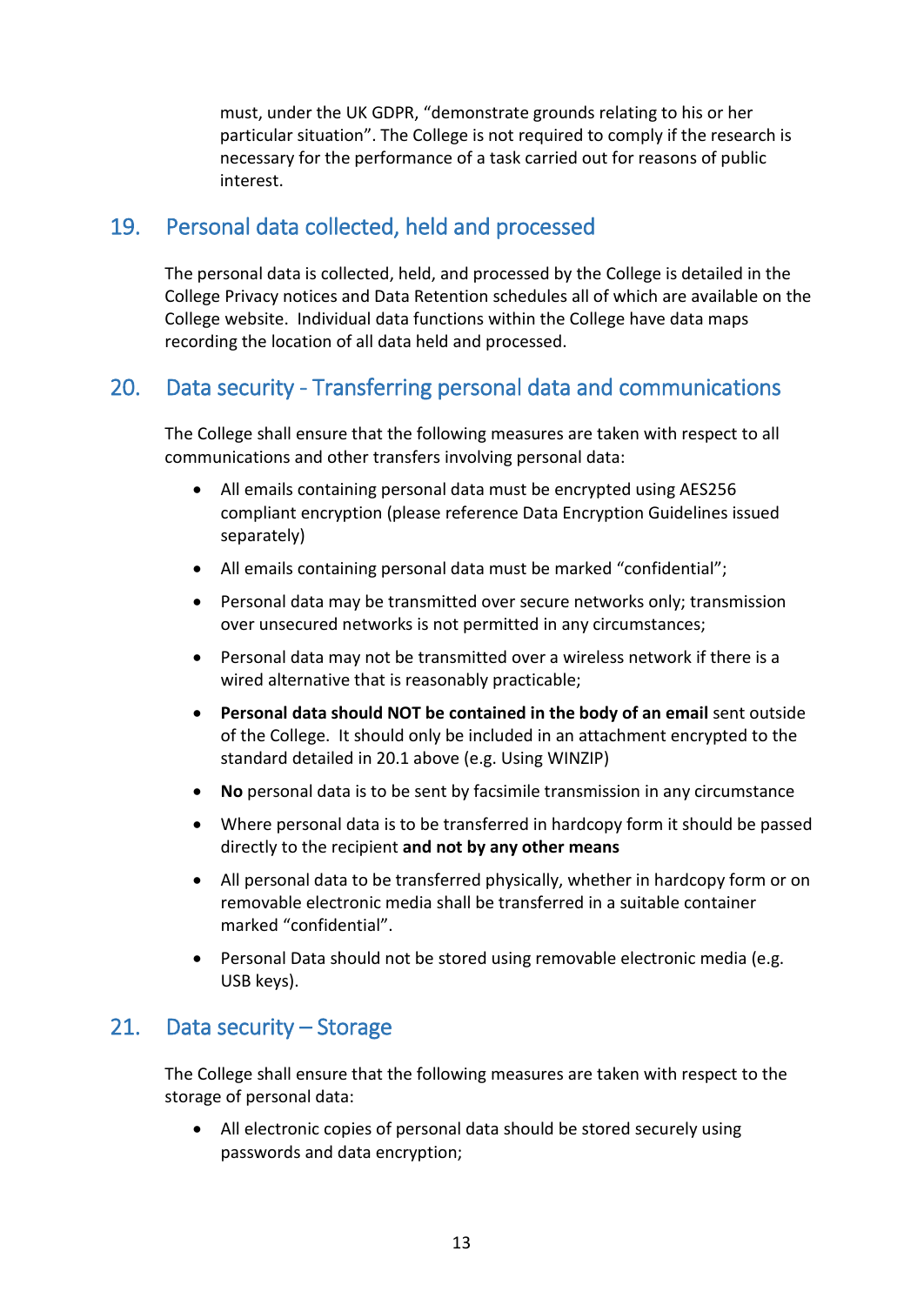- All hardcopies of personal data, along with any electronic copies stored on physical, removable media should be stored securely in a locked box, drawer, cabinet, or similar;
- All personal data stored electronically should be backed up NIGHTLY with backups stored separately to the main data centre. All backups are encrypted using IBM proprietary backup software
- No personal data should be stored on any mobile device (including, but not limited to, laptops, tablets, and smartphones), whether such device belongs to the College or otherwise and, in the event of such approval, strictly in accordance with all instructions and limitations described at the time the approval is given, and for no longer than is absolutely necessary; and
- No personal data should be transferred to any device personally belonging to an employee and personal data may only be transferred to devices belonging to agents, contractors, or other parties working on behalf of the College where the party in question has agreed to comply fully with the letter and spirit of this Policy and of the GDPR (which may include demonstrating to the College that all suitable technical and organisational measures have been taken).

## <span id="page-13-0"></span>22. Data security – Disposal

When any personal data is to be erased or otherwise disposed of for any reason (including where copies have been made and are no longer needed), it should be securely deleted and disposed of. For further information on the deletion and disposal of personal data, please refer to the College's Data Retention Policy and Confidential Waste Disposal Policy.

## <span id="page-13-1"></span>23. Data security - Use of personal data

The College shall ensure that the following measures are taken with respect to the use of personal data:

- No personal data may be shared informally and if an employee, agent, subcontractor, or other party working on behalf of the College requires access to any personal data that they do not already have access to, such access should be formally requested from The College Data Protection Officer
- No personal data may be transferred to any employees, agents, contractors, or other parties, whether such parties are working on behalf of the College or not, without the authorisation of the College Data Protection Officer
- Personal data must be handled with care at all times and should not be left unattended or on view to unauthorised employees, agents, sub-contractors, or other parties at any time;
- If personal data is being viewed on a computer screen and the computer in question is to be left unattended for any period of time, the user must lock the computer and screen before leaving it; and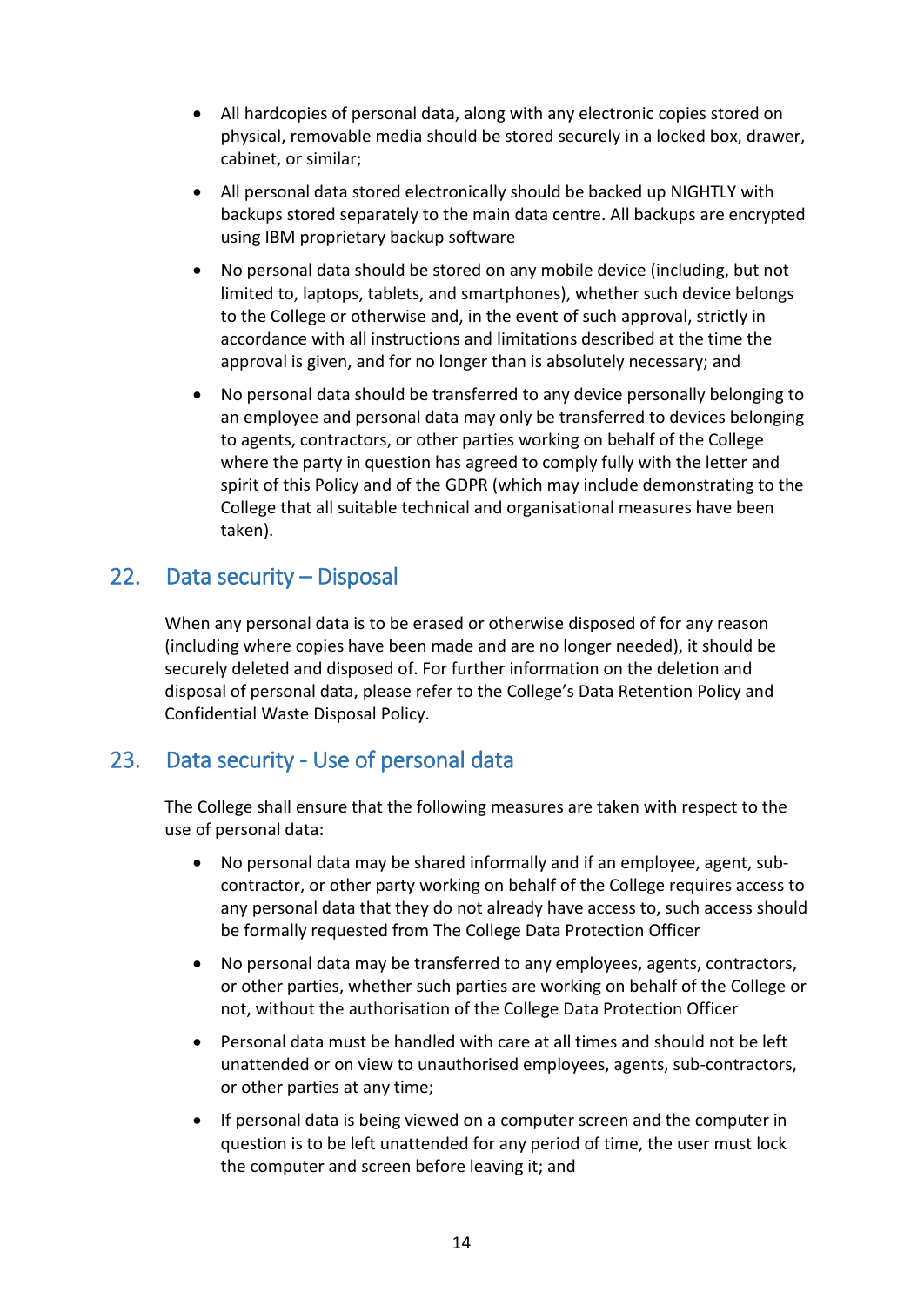• Where personal data held by the College is used for marketing purposes, it shall be the responsibility of College Marketing Officers to ensure that the appropriate consent is obtained and that no data subjects have opted out, whether directly or via a third-party service such as the Telephone Preference Service (TPS). <http://www.tpsonline.org.uk/tps/index.html>

## <span id="page-14-0"></span>24. Data security - IT security

The College shall ensure that the following measures are taken with respect to IT and information security:

- All passwords used to protect personal data should be changed regularly and should not use words or phrases that can be easily guessed or otherwise compromised. All passwords must contain a combination of uppercase and lowercase letters, numbers, and symbols. **See separate PASSWORD POLICY**
- Under no circumstances should any passwords be written down or shared between any employees, agents, contractors, or other parties working on behalf of the College, irrespective of seniority or department. If a password is forgotten, it must be reset using the applicable method. IT staff do not have access to passwords;
- All software (including, but not limited to, applications and operating systems) shall be kept up-to-date. The College's IT staff shall be responsible for installing any and all security-related updates **within one week** after the updates are made available by the publisher or manufacturer unless there are valid technical reasons not to do so; and
- No software may be installed on any College-owned computer or device without the prior approval of the IT Department (see IT USER POLICY)

#### <span id="page-14-1"></span>25. Organisational measures

The College shall ensure that the following measures are taken with respect to the collection, holding, and processing of personal data:

- All employees, agents, contractors, or other parties working on behalf of the College shall be made fully aware of both their individual responsibilities and the College's responsibilities under the GDPR and under this Policy, and shall be provided with a copy of this Policy.
- Only employees, agents, sub-contractors, or other parties working on behalf of the College that need access to, and use of, personal data in order to carry out their assigned duties correctly shall have access to personal data held by the College.
- All employees, agents, contractors, or other parties working on behalf of the College handling personal data will be appropriately trained to do so.
- All employees, agents, contractors, or other parties working on behalf of the College handling personal data will be appropriately supervised.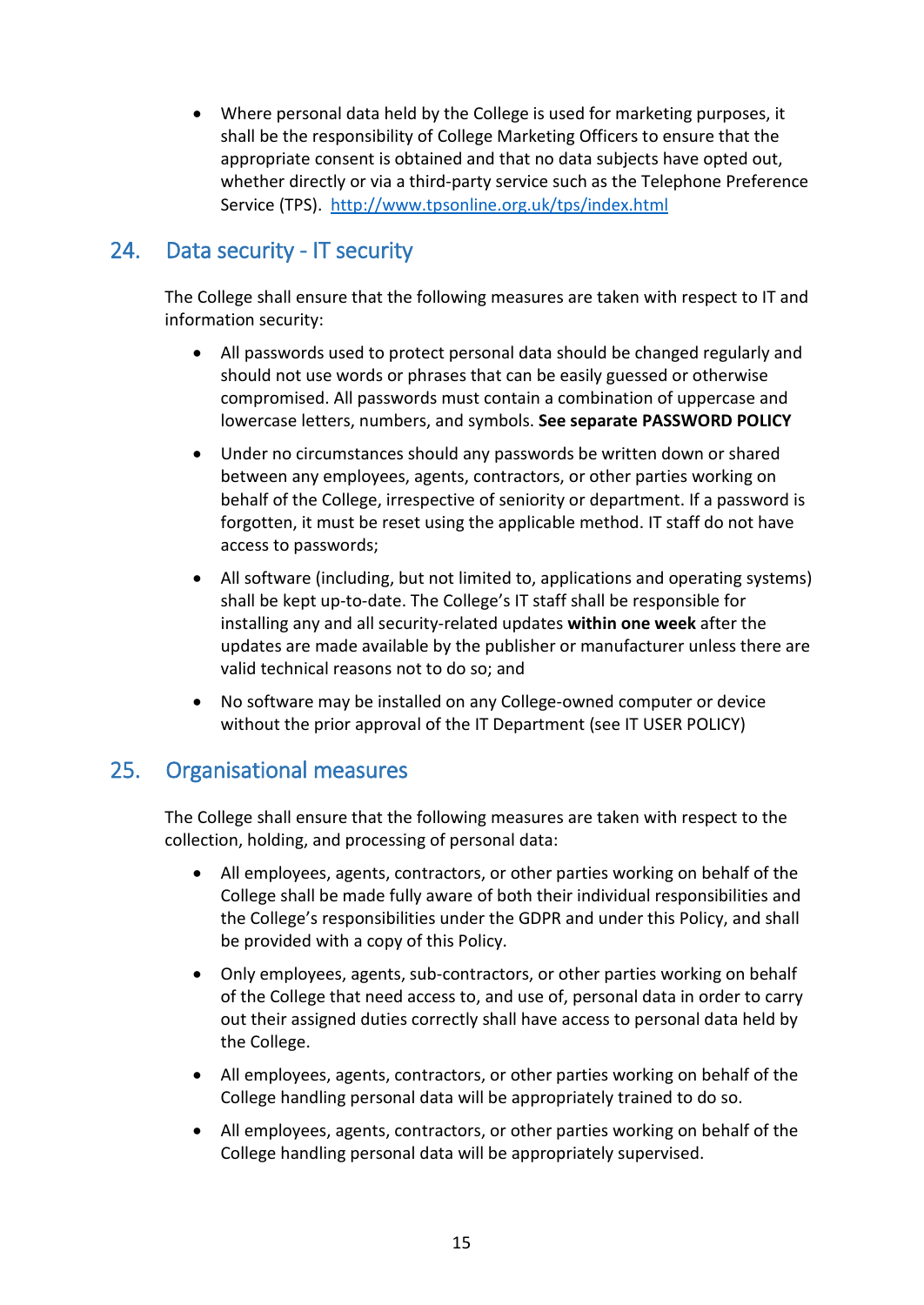- All employees, agents, contractors, or other parties working on behalf of the College handling personal data shall be required and encouraged to exercise care, caution, and discretion when discussing work-related matters that relate to personal data, whether in the workplace or otherwise.
- Methods of collecting, holding, and processing personal data shall be regularly evaluated and reviewed.
- All personal data held by the College shall be reviewed periodically, as set out in the College's Data Retention Policy.
- The performance of those employees, agents, contractors, or other parties working on behalf of the College handling personal data shall be regularly evaluated and reviewed.
- All employees, agents, contractors, or other parties working on behalf of the College handling personal data will be bound to do so in accordance with the principles of the GDPR and this Policy by contract.
- All agents, contractors, or other parties working on behalf of the College handling personal data must ensure that any and all of their employees who are involved in the processing of personal data are held to the same conditions as those relevant employees of the College arising out of this Policy and the GDPR.
- Where any agent, contractor or other party working on behalf of the College handling personal data fails in their obligations under this Policy that party shall indemnify and hold harmless the College against any costs, liability, damages, loss, claims or proceedings which may arise out of that failure.
- Ensure insurance is in place commensurate with risk covering cyber crime (such as third party computer fraud) and that relevant risk mitigation forms part of the security controls in place to control the risk of data loss.

## <span id="page-15-0"></span>26. Transferring personal data to a country outside of the EEA

The College may from time to time transfer ('transfer' includes making available remotely) personal data to countries outside of the EEA.

The transfer of personal data to a country outside of the EEA shall take place only if one or more of the following applies:

- The transfer is to a country, territory, or one or more specific sectors in that country (or an international organisation), that the European Commission has determined ensures an adequate level of protection for personal data.
- The transfer is to a country (or international organisation) which provides appropriate safeguards in the form of a legally binding agreement between public authorities or bodies; binding corporate rules; standard data protection clauses adopted by the European Commission; compliance with an approved code of conduct approved by a supervisory authority (e.g. the Information Commissioner's Office); certification under an approved certification mechanism (as provided for in the GDPR); contractual clauses agreed and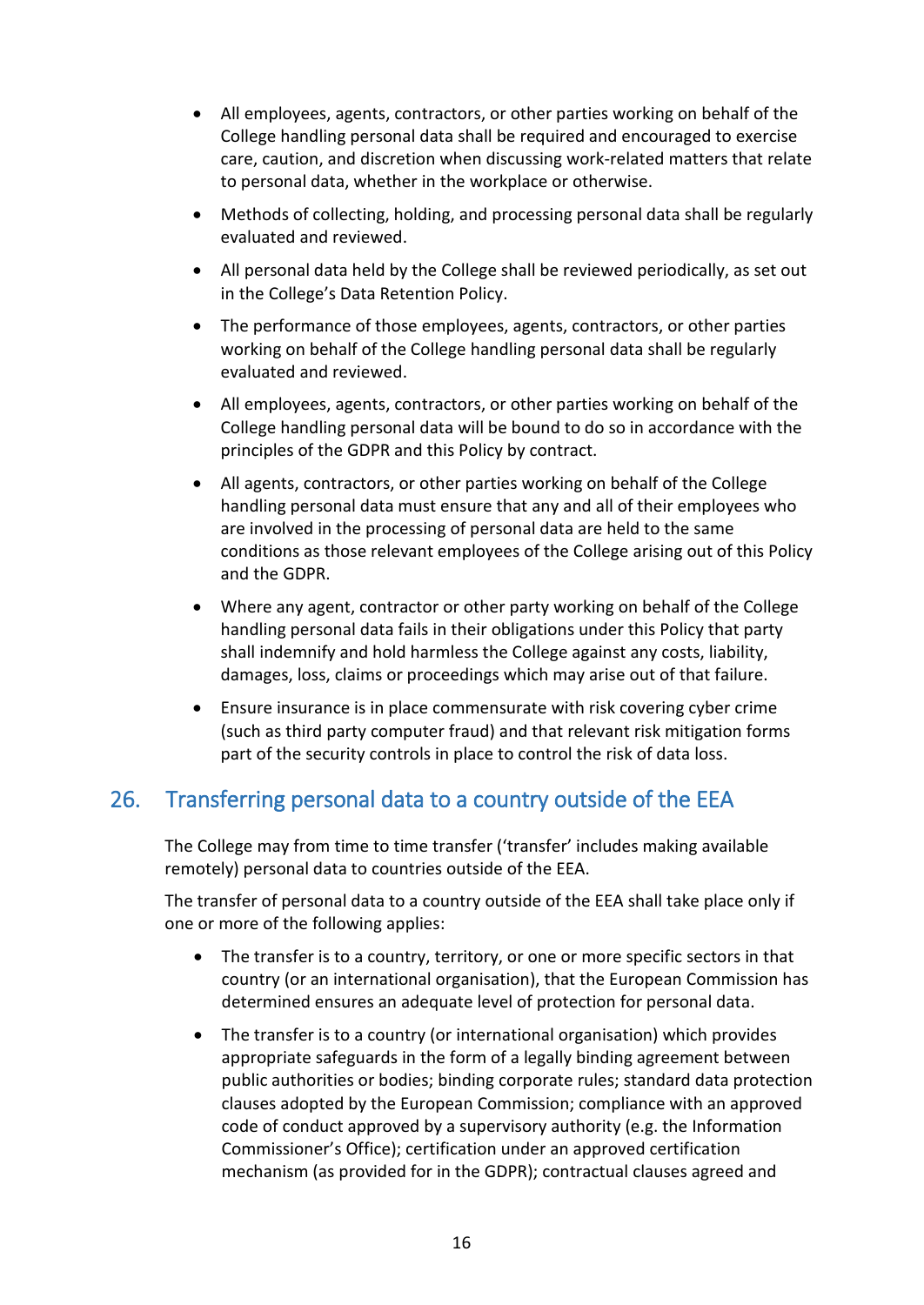authorised by the competent supervisory authority; or provisions inserted into administrative arrangements between public authorities or bodies authorised by the competent supervisory authority.

- The transfer is made with the informed consent of the relevant data subject(s).
- The transfer is necessary for the performance of a contract between the data subject and the College (or for pre-contractual steps taken at the request of the data subject).
- The transfer is necessary for important public interest reasons.
- The transfer is necessary for the conduct of legal claims.
- The transfer is necessary to protect the vital interests of the data subject or other individuals where the data subject is physically or legally unable to give their consent.
- The transfer is made from a register that, under UK or EU law, is intended to provide information to the public and which is open for access by the public in general or otherwise to those who are able to show a legitimate interest in accessing the register.

## <span id="page-16-0"></span>27. Data breach notification (see Data Breach Policy)

All personal data breaches must be reported immediately to the College's Data Protection Officer.

If a personal data breach occurs and that breach is likely to result in a risk to the rights and freedoms of data subjects (e.g. financial loss, breach of confidentiality, discrimination, reputational damage, or other significant social or economic damage), the Data Protection Officer must ensure that the Information Commissioner's Office is informed of the breach without delay, and in any event, within 72 hours after having become aware of it.

In the event that a personal data breach is likely to result in a high risk (that is, a higher risk than that described under Part 29.2) to the rights and freedoms of data subjects, the Data Protection Officer must ensure that all affected data subjects are informed of the breach directly and without undue delay.

Data breach notifications shall include the following information:

- The categories and approximate number of data subjects concerned
- The categories and approximate number of personal data records concerned
- The name and contact details of the College's data protection officer (or other contact point where more information can be obtained)
- The likely consequences of the breach
- Details of the measures taken, or proposed to be taken, by the College to address the breach including, where appropriate, measures to mitigate its possible adverse effects.

All data breaches are recorded on a central Log held and administered by the Principal's secretariat.